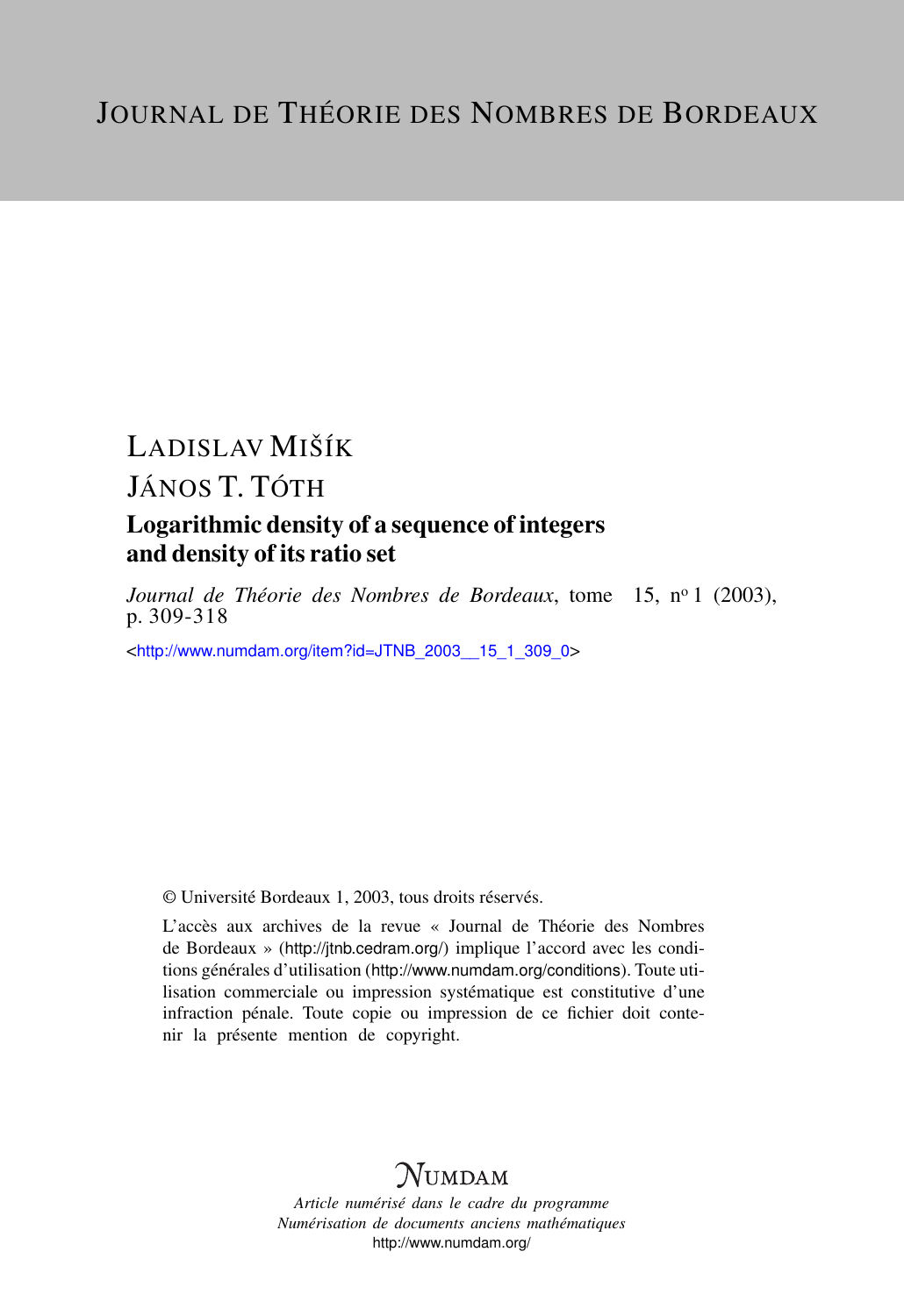Journal de Théorie des Nombres de Bordeaux 15 (2003), 309-318

### Logarithmic density of a sequence of integers and density of its ratio set

par LADISLAV MIŠÍK et JÁNOS T. TÓTH

RÉSUMÉ. Nous donnons des conditions suffisantes pour que l'ensemble  $R(A)$  des fractions d'un ensemble d'entiers A soit dense dans  $\mathbb{R}^+$ , en termes des densités logarithmiques de A. Ces conditions different sensiblement de celles précédemment obtenues en termes des densités asymptotiques.

ABSTRACT. In the paper sufficient conditions for the  $(R)$ -density of a set of positive integers in terms of logarithmic densities are given. They differ substantially from those derived previously in terms of asymptotic densities.

#### 1. Preliminaries

Denote by  $\mathbb N$  and  $\mathbb R^+$  the set of all positive integers and positive real numbers, respectively. For  $A \subset \mathbb{N}$  and  $x \in \mathbb{R}^+$  let  $A(x) = \{a \in A; a \leq x\}.$ Denote by  $R(A) = \{\frac{a}{b} : a \in A, b \in A\}$  the ratio set of A and say that a set A is  $(R)$ -dense if  $R(A)$  is (topologically) dense in the set  $\mathbb{R}^+$  (see [3]). Let us notice that the  $(R)$ -density of a set A is equivalent to the density of  $R(A)$  in the set  $(1, \infty)$ .<br>Define 1. Preliminaries<br>
1. Preliminaries<br>
Denote by N and  $\mathbb{R}^+$  the set of all positive integers and positive real<br>
numbers, respectively. For  $A \subset \mathbb{N}$  and  $x \in \mathbb{R}^+$  let  $A(x) = \{a \in A; a \le x\}$ .<br>
Denote by  $R(A) = \{\frac{a}{b};$ 

$$
\underline{d}(A) = \liminf_{x \to \infty} \frac{\#A(x)}{x}, \quad \overline{d}(A) = \limsup_{x \to \infty} \frac{\#A(x)}{x}, \quad d(A) = \lim_{x \to \infty} \frac{\#A(x)}{x}.
$$

the lower asymptotic density, upper asymptotic density, and asymptotic density (if defined), respectively.<br>
Similarly, define  $\sum_{n=1}^{\infty} \frac{1}{n}$   $\sum_{n=1}^{\infty} \frac{1}{n}$   $\sum_{n=1}^{\infty} \frac{1}{n}$ 

$$
\underline{\delta}(A) = \liminf_{x \to \infty} \frac{\sum_{a \in A(x)} \frac{1}{a}}{\ln x}, \quad \overline{\delta}(A) = \limsup_{x \to \infty} \frac{\sum_{a \in A(x)} \frac{1}{a}}{\ln x}, \quad \delta(A) = \lim_{x \to \infty} \frac{\sum_{a \in A(x)} \frac{1}{a}}{\ln x},
$$

the lower logarithmic density, upper logarithmic density, and logarithmic density (if defined), respectively.

Manuscrit reçu le 3 décembre 2001.

The research was supported by Grant GA CR 201/01/0471.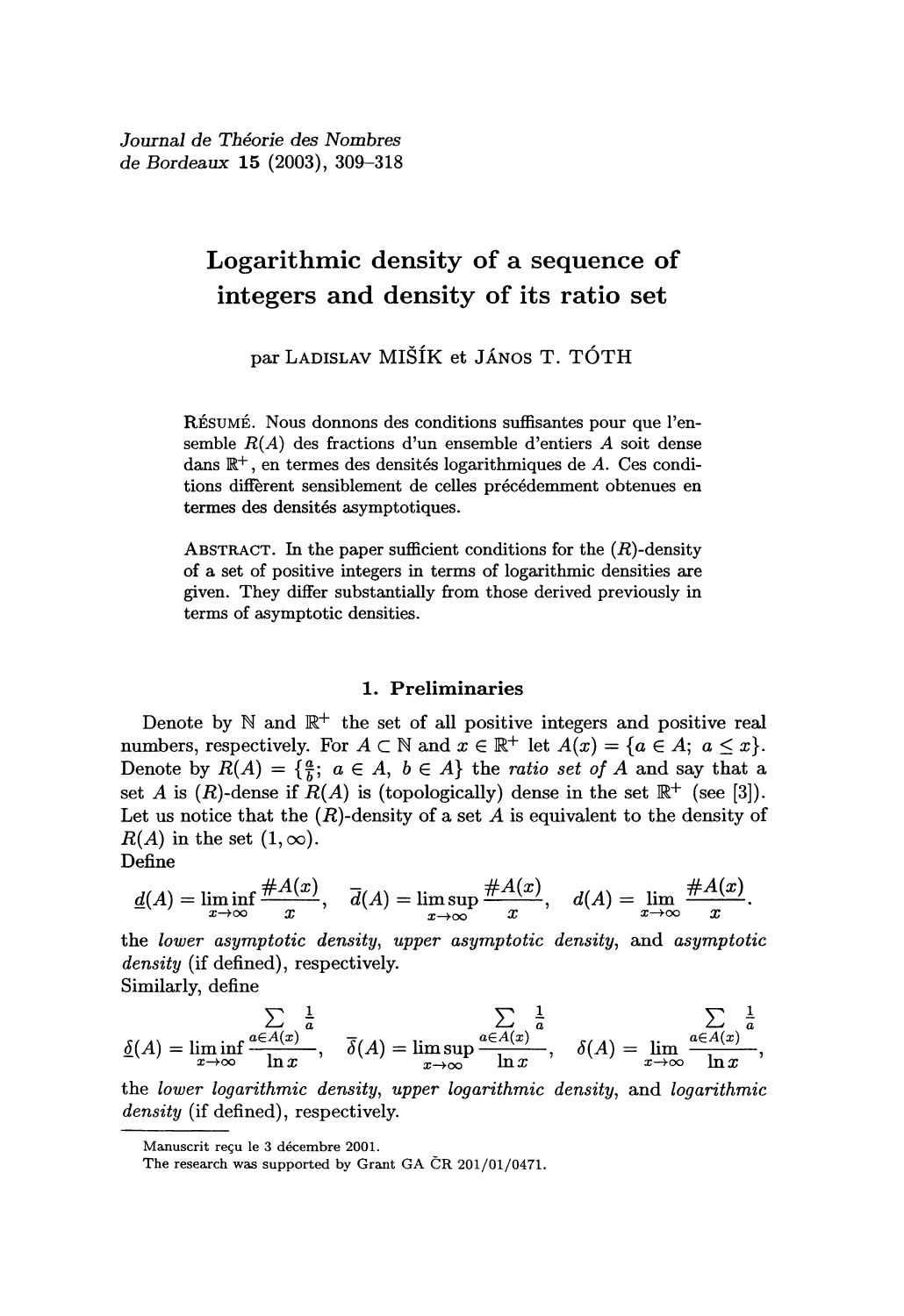The following relations between asymptotic density and  $(R)$ -density are known

 $(S1)$ If  $d(A) > 0$  then A is  $(R)$ -dense (see [3], [4]).

- (S2) If  $\underline{d}(A) \geq \frac{1}{2}$  then A is  $(R)$ -dense and for all  $b \in \langle 0, \frac{1}{2} \rangle$  there is a set B such that  $\underline{d}(B) = b$  and B is not  $(R)$ -dense (see [2], [5] ).
- (S3) If  $d(A) = 1$  then A is  $(R)$ -dense and for all  $b \in (0,1)$  there is a set B such that  $\overline{d}(B) = b$  and B is not  $(R)$ -dense (see [3], [4] ).

Notice that the results (Sl), (S2) and (S3) can be formulated in a common way as results about maximal sets (with respect to the corresponding density) which are not  $(R)$ -dense as follows. Denote by  $\mathbb{D} = \{A \subset$ N; A is not  $(R)$  - dense}. Then we have<br>  $(S1)$   $\{d(A); A \in \mathbb{D}\} = \{0\}.$ 

 $(S1)$  $\{\underline{d}(A); A \in \mathbb{D}\} = \langle 0, \frac{1}{2} \rangle.$  $(S2)$  $\{\overline{d}(A): A \in \mathbb{D}\} = \langle 0, 1 \rangle$ .  $(S3)$ 

The aim of this paper is to prove corresponding relations for logarithmic density. It appears (see Theorem 2 and Corollary 1) that they differ substantially from the above ones for asymptotic density.

### 2. Logarithmic density and  $(R)$ -density

First, let us introduce a useful technique for calculation densities. It can be easily seen that in practical calculation of densities of a set A, the following method can be used.

Write the set A as  $A = \bigcup_{n=1}^{\infty} \langle p_n + 1, q_n \rangle \cap \mathbb{N}$ , where  $0 \le p_1 < q_1 \le p_2 < q_2 \le$ ... are integers. Then

$$
\underline{d}(A) = \liminf_{n \to \infty} \frac{\sum_{i=1}^{n} (q_i - p_i)}{p_{n+1}}, \qquad \overline{d}(A) = \limsup_{n \to \infty} \frac{\sum_{i=1}^{n} (q_i - p_i)}{q_n},
$$

and

$$
\underline{\delta}(A) = \liminf_{n \to \infty} \frac{\sum_{i=1}^{n} \ln \frac{q_i}{p_i}}{\ln p_{n+1}}, \qquad \overline{\delta}(A) = \limsup_{n \to \infty} \frac{\sum_{i=1}^{n} \ln \frac{q_i}{p_i}}{\ln q_n}.
$$

In practice the bounds  $p_n$ ,  $q_n$  of intervals determining the set A are often real numbers instead of integers. Then it may be convenient to use the following lemma. In fact, we will use it in later calculations. In practice the bounds  $p_n$ ,  $q_n$  of intervals determining the set A are often<br>real numbers instead of integers. Then it may be convenient to use the<br>following lemma. In fact, we will use it in later calculations.<br>Lemma 1

**Lemma 1.** Let  $0 \leq p_1 < q_1 \leq p_2 < q_2 \leq \cdots$  be given real numbers such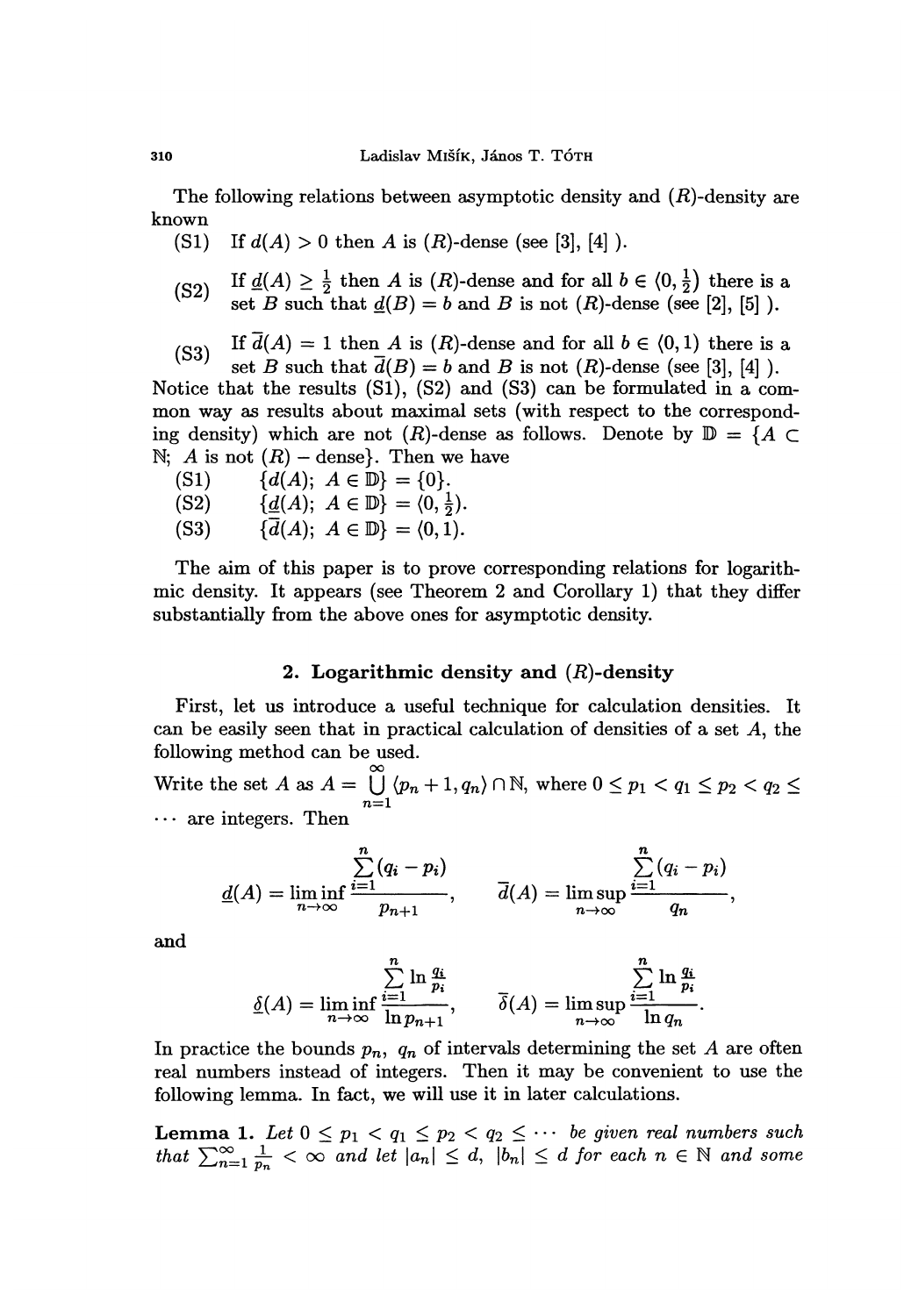fixed 
$$
d \in \mathbb{N}
$$
. Let  $A = \bigcup_{n=1}^{\infty} \langle p_n + a_n + 1, q_n + b_n \rangle \cap \mathbb{N}$ . Then  
\n
$$
\frac{\sum_{n=1}^{n} (q_i - p_i)}{d(A) = \liminf_{n \to \infty} \frac{\sum_{i=1}^{n} (q_i - p_i)}{p_{n+1}}}, \quad \overline{d}(A) = \limsup_{n \to \infty} \frac{\sum_{i=1}^{n} (q_i - p_i)}{q_n}.
$$
\n
$$
\underline{\delta}(A) = \liminf_{n \to \infty} \frac{\sum_{i=1}^{n} \ln \frac{q_i}{p_i}}{\ln p_{n+1}}, \quad \overline{\delta}(A) = \limsup_{n \to \infty} \frac{\sum_{i=1}^{n} \ln \frac{q_i}{p_i}}{\ln q_n}.
$$

*Proof.* For all  $n \in \mathbb{N}$  let  $a_n$ ,  $b_n$  be such that

1.  $|a_n| \leq d$ ,  $|b_n| \leq d$ ,<br>
2. both  $p_n + a_n$  and  $q_n + b_n$  are integers,<br>
3.  $A = \bigcup_{n=1}^{\infty} \langle p_n + a_n + 1, q_n + b_n \rangle \cap \mathbb{N}$ .

First, let us notice that it is known that if for an increasing sequence of positive integers  $\{p_n\}$  the series  $\sum_{n=1}^{\infty} \frac{1}{p_n}$  converges then  $\lim_{n \to \infty} \frac{n}{p_n} = 0$  ([1], 80. Theorem, p.124) and trivially also  $\lim_{n \to \infty} \frac{n}{p_n + r} = 0$  for any fixed  $r \in \mathbb{R}$ .

Now a simple analysis shows that for each  $n \in \mathbb{N}$ 

$$
\frac{\sum_{i=1}^{n}(q_i - p_i - 2d)}{p_{n+1} + d} \le \frac{\sum_{i=1}^{n}((q_i + b_i) - (p_i + a_i))}{p_{n+1} + a_{n+1}} \le \frac{\sum_{i=1}^{n}(q_i - p_i + 2d)}{p_{n+1} - d}
$$

and, using Lemma 1,

$$
\liminf_{n \to \infty} \frac{\sum_{i=1}^{n} (q_i - p_i - 2d)}{p_{n+1} + d} \le \liminf_{n \to \infty} \frac{\sum_{i=1}^{n} ((q_i + b_i) - (p_i + a_i))}{p_{n+1} + a_{n+1}} = \underline{d}(A)
$$

$$
\le \liminf_{n \to \infty} \frac{\sum_{i=1}^{n} (q_i - p_i + 2d)}{p_{n+1} - d}
$$

or, rewritten,

$$
\liminf_{n \to \infty} \left( \frac{\sum_{i=1}^{n} (q_i - p_i)}{p_{n+1} + d} - \frac{2dn}{p_{n+1} + d} \right) \le \underline{d}(A)
$$
\n
$$
\le \liminf_{n \to \infty} \left( \frac{\sum_{i=1}^{n} (q_i - p_i)}{p_{n+1} - d} + \frac{2dn}{p_{n+1} - d} \right).
$$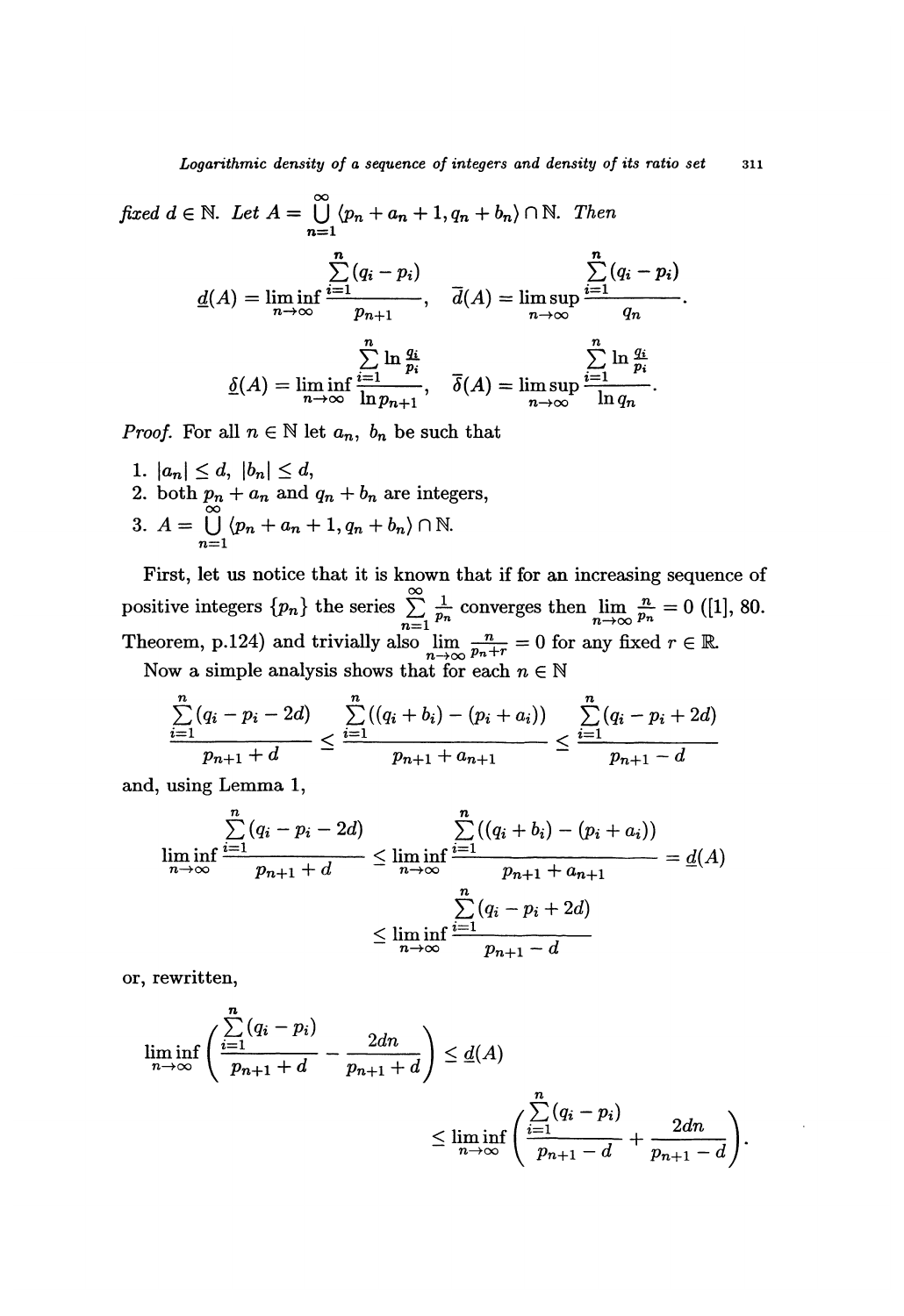As both  $\lim_{n\to\infty} \frac{n}{p_{n+1}+d}$  and  $\lim_{n\to\infty} \frac{n}{p_{n+1}-d}$  equal 0 an application of the Sandwich Theorem completes the proof for  $\underline{d}(A)$ . In a very similar way one can prove the corresponding statement for  $\overline{d}(A)$ .

Let s be the first positive integer i such that  $p_i - d > 0$ . The following inequalities hold for every  $i = s, s + 1, \ldots$ .

$$
\text{(I)} \qquad \ln \frac{q_i - d}{p_i + d} = \ln \frac{q_i}{p_i} - \int\limits_{p_i}^{p_i + d} \frac{1}{x} \, dx - \int\limits_{q_i - d}^{q_i} \frac{1}{x} \, dx \ge \ln \frac{q_i}{p_i} - \frac{2d}{p_i - d}
$$

and

(II) 
$$
\ln \frac{q_i + d}{p_i - d} = \ln \frac{q_i}{p_i} + \int_{p_i - d}^{p_i} \frac{1}{x} dx + \int_{q_i}^{q_i + d} \frac{1}{x} dx \le \ln \frac{q_i}{p_i} - \frac{2d}{p_i - d}.
$$

Again, a simple analysis shows that

$$
\liminf_{n \to \infty} \frac{\sum\limits_{i=s}^{n} \ln \frac{q_i - d}{p_i + d}}{\ln(p_{n+1} + d)} \le \liminf_{n \to \infty} \frac{\sum\limits_{i=s}^{n} \ln \frac{q_i + b_i}{p_i + a_i}}{\ln(p_{n+1} + a_{n+1})} = \underline{\delta}(A)
$$
\n
$$
\le \liminf_{n \to \infty} \frac{\sum\limits_{s=1}^{n} \ln \frac{q_i + d}{p_i - d}}{\ln(p_{n+1} - d)}
$$

and, using (I) and (II),

$$
\liminf_{n \to \infty} \left( \frac{\sum_{i=s}^{n} \ln \frac{q_i}{p_i}}{\ln(p_{n+1} + d)} - 2d \frac{\sum_{i=s}^{n} \frac{1}{p_i - d}}{\ln(p_{n+1} + d)} \right) \leq \underline{\delta}(A) \leq \liminf_{n \to \infty} \left( \frac{\sum_{i=s}^{n} \ln \frac{q_i}{p_i}}{\ln(p_{n+1} - d)} + 2d \frac{\sum_{i=s}^{n} \frac{1}{p_i - d}}{\ln(p_{n+1} - d)} \right).
$$

As the series  $\sum_{i=1}^{n} \frac{1}{p_i - d}$  is convergent and  $\lim_{n \to \infty} \frac{\ln(p_{n+1} + d)}{\ln(p_{n+1} - d)} = 1$  an application of the Sandwich Theorem completes the proof for  $\underline{\delta}(A)$ . In a very similar way one can prove the corresponding statement for  $\delta(A)$ .

The following simple lemma will be used in later calculations.

**Lemma 2.** Let 
$$
(a_i)_{1 \leq i \leq n}
$$
 and  $(b_i)_{1 \leq i \leq n}$  such that  $1 \leq a_1$ ,  $a_i < b_i$ ,  $i = 1, 2, \ldots, n$ ,  $b_i \leq a_{i+1}$ ,  $i = 1, 2, \ldots, n-1$ , and  $b_n \leq w$ . Then  $\ln w \geq \sum_{i=1}^n \ln \frac{b_i}{a_i}$ .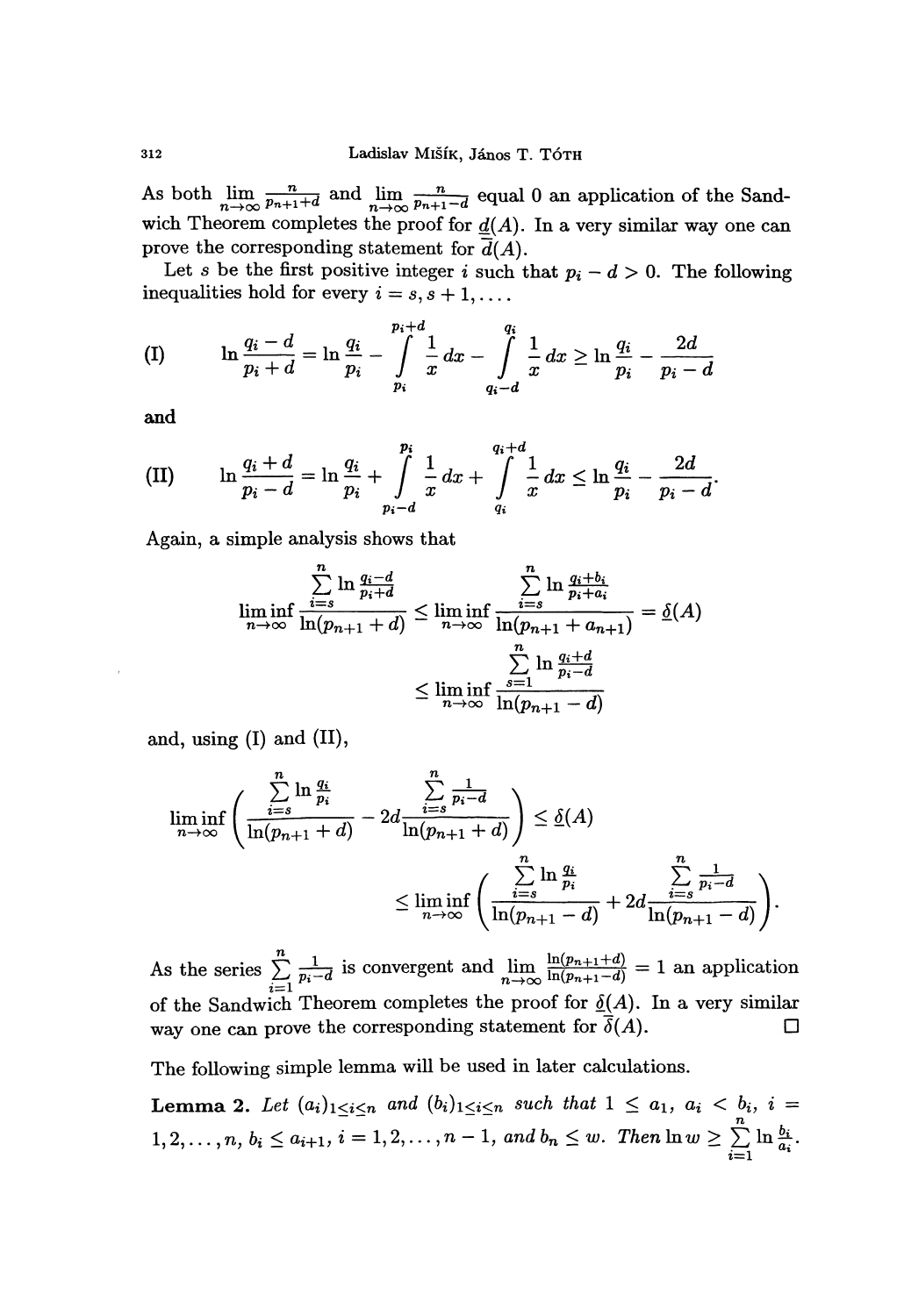Proof. The statement of the Lemma is a straightforward consequence of the following relations

$$
w \ge b_n = \frac{b_n}{a_n} \frac{a_n}{b_{n-1}} \frac{b_{n-1}}{a_{n-1}} \cdots \frac{b_2}{a_2} \frac{a_2}{b_1} \frac{b_1}{a_1} a_1 = a_1 \left( \prod_{i=1}^n \frac{b_i}{a_i} \right) \left( \prod_{i=1}^{n-1} \frac{a_{i+1}}{b_i} \right) \ge \prod_{i=1}^n \frac{b_i}{a_i}.
$$

The following class of sets plays an important role in our consideration.

$$
\mathbb{A} = \left\{ A(a,b) = \bigcup_{n=s}^{\infty} \langle a^n b^n + 1, a^{n+1} b^n \rangle \cap \mathbb{N}; \ 1 < a < b \right\}
$$

where  $s = \min\{n \in \mathbb{N}; a^n b^n + 1 \le a^{n+1} b^n\}.$ 

**Theorem 1.** Let  $1 < a < b$  and  $A = A(a, b) \in A$ . Then

(i) 
$$
R(A) \cap \langle a,b \rangle = \emptyset,
$$

(ii) 
$$
\underline{d}(A) = \frac{a-1}{ab-1}, \qquad \overline{d}(A) = \frac{b(a-1)}{ab-1},
$$

(iii) 
$$
\delta(A) = \frac{\ln a}{\ln a + \ln b}.
$$

*Proof.* (i) Let  $x \in A$ ,  $y \in A$  and  $x < y$ . First, let there be a  $n \in \mathbb{N}$  such that both x and y belong to the block  $\langle a^n b^n + 1, a^{n+1} b^n \rangle$ . Then

$$
\frac{y}{x} \le \frac{a^{n+1}b^n}{a^n b^n + 1} < \frac{a^{n+1}b^n}{a^n b^n} = a.
$$

On the other hand, let  $x \in \langle a^n b^n + 1, a^{n+1} b^n \rangle$  and  $y \in \langle a^m b^m +$  $1, a^{m+1}b^m$  for  $m > n$ . Then

$$
\frac{y}{x} \ge \frac{a^m b^m + 1}{a^{n+1} b^n} > \frac{a^m b^m}{a^{n+1} b^n} \ge b.
$$

In both cases  $\frac{y}{x}$  does not belong to  $\langle a, b \rangle$ . (ii) Calculate, using Lemma 1,

$$
\underline{d}(A) = \liminf_{n \to \infty} \frac{\sum_{i=s}^{n} (a^{i+1}b^i - a^ib^i)}{a^{n+1}b^{n+1}} = (a-1)a^s b^s \liminf_{n \to \infty} \frac{\sum_{i=0}^{n-s} a^ib^i}{a^{n+1}b^{n+1}} = \frac{a-1}{ab-1} \lim_{n \to \infty} \frac{a^{n+1}b^{n+1} - a^s b^s}{a^{n+1}b^{n+1}} = \frac{a-1}{ab-1}.
$$

The corresponding value of  $\overline{d}(A)$  can be calculated in a very similar way.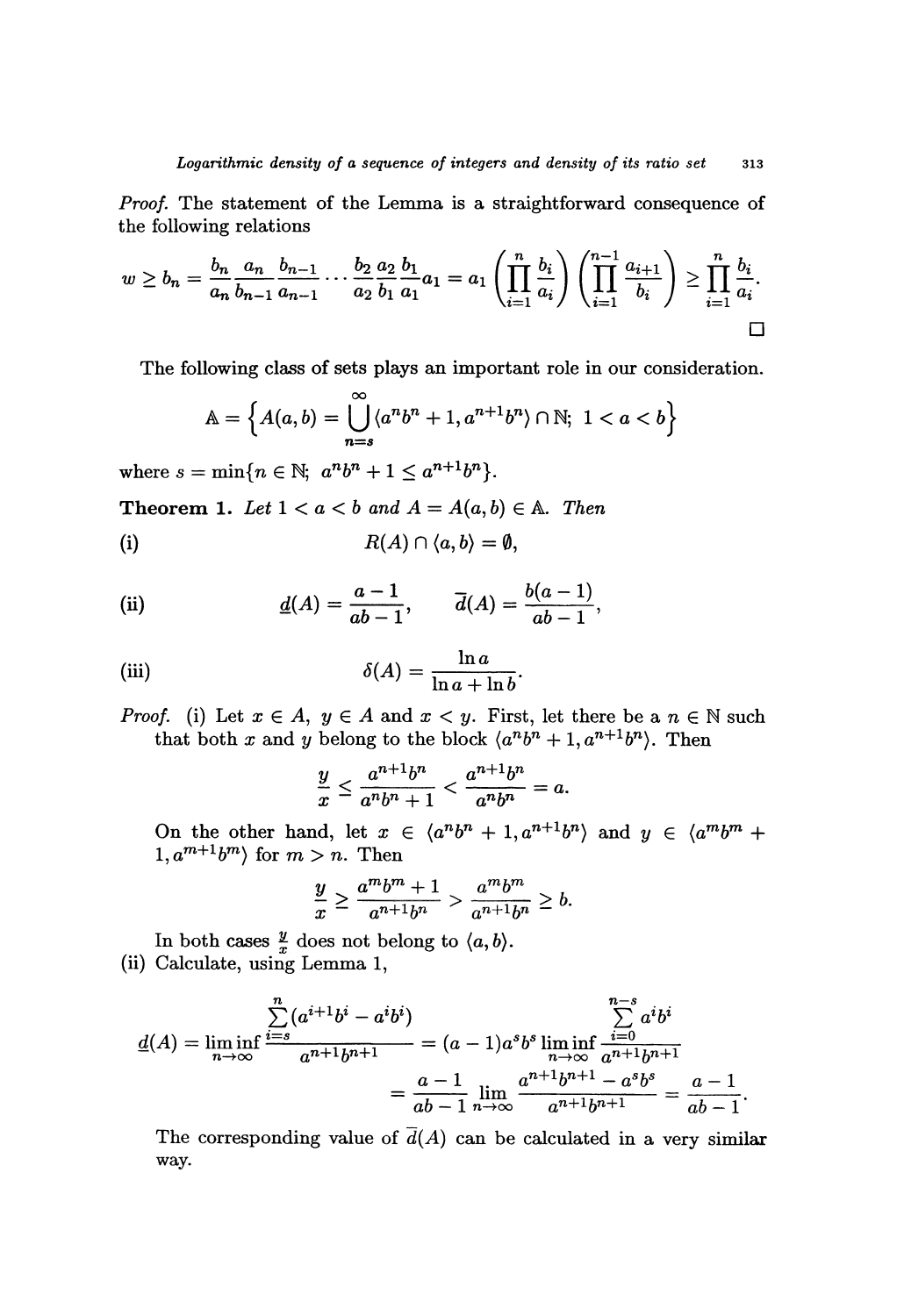(iii) Again, using Lemma 1, we have

$$
\underline{\delta}(A) = \liminf_{n \to \infty} \frac{\sum_{i=s}^{n} \ln \frac{a^{i+1}b^{i}}{a^{i}b^{i}}}{\ln(a^{n+1}b^{n+1})} = \lim_{n \to \infty} \frac{(n-s+1)\ln a}{(n+1)(\ln a + \ln b)} = \frac{\ln a}{\ln a + \ln b}.
$$

Remark 1. A simple analysis of equalities (ii) in Theorem 1 in comparison to the results  $(S1)$ ,  $(S2)$ ,  $(S3)$  shows

(A1) 
$$
\{d(A); A \in \mathbb{D}\} = \{0\} = \{d(A); A \in \mathbb{A}\}.
$$

(A2) 
$$
\{ \underline{d}(A); \ A \in \mathbb{D} \} = \langle 0, \frac{1}{2} \rangle = \{ \underline{d}(A); \ A \in \mathbb{A} \}.
$$

$$
(A3) \qquad \qquad {\overline{d}}(A); \ A \in \mathbb{D} \} = \langle 0,1 \rangle = {\overline{d}}(A); \ A \in \mathbb{A} \}.
$$

A similar analysis of equality (iii) in Theorem 1 leads to the following.

Conjecture. The following equalities hold

$$
\{\underline{\delta}(A); \ A \in \mathbb{D}\} = \{\underline{\delta}(A); \ A \in \mathbb{A}\} = \{\overline{\delta}(A); \ A \in \mathbb{D}\} =
$$

$$
= \{\overline{\delta}(A); \ A \in \mathbb{A}\} = \{\delta(A); \ A \in \mathbb{D}\} = \{\delta(A); \ A \in \mathbb{A}\} = \left(0, \frac{1}{2}\right).
$$

The purpose of the rest of this paper is to prove this conjecture. All the corresponding results will be corollaries to the following.

**Theorem 2.** Let  $1 < a < b$  and  $A = A(a, b) \in A$ . Then the set A is maximal element in the set  $\{X \subset \mathbb{N}; R(X) \cap \langle a,b \rangle = \emptyset\}$  with respect to the partial order induced by any of  $\underline{\delta}$ ,  $\overline{\delta}$ ,  $\delta$ .

*Proof.* Let  $X \subset \mathbb{N}$  be an infinite set such that  $R(X) \cap \langle a, b \rangle = \emptyset$ . Then X can be written in the form

$$
X = \bigcup_{n=1}^{\infty} \langle p_n + 1, q_n \rangle \cap \mathbb{N}; \quad 0 \leq p_1 < q_1 \leq p_2 < q_2 \leq \cdots \text{ are integers.}
$$

For the proof it is sufficient to show (taking into account Theorem 1 (iii))

$$
\overline{\delta}(X) \leq \overline{\delta}(A(a,b)) = \delta(A(a,b)) = \frac{\ln a}{\ln a + \ln b}.
$$

Thus we can also suppose

 $\infty$ 

 $\overline{\delta}(X) > 0.$  $(0)$ 

The proof will be carried in several steps.

Step 1. In this step we will prove

(1) if 
$$
p_n \geq \frac{1}{b-a}
$$
 then  $q_n < a(p_n+1)$ .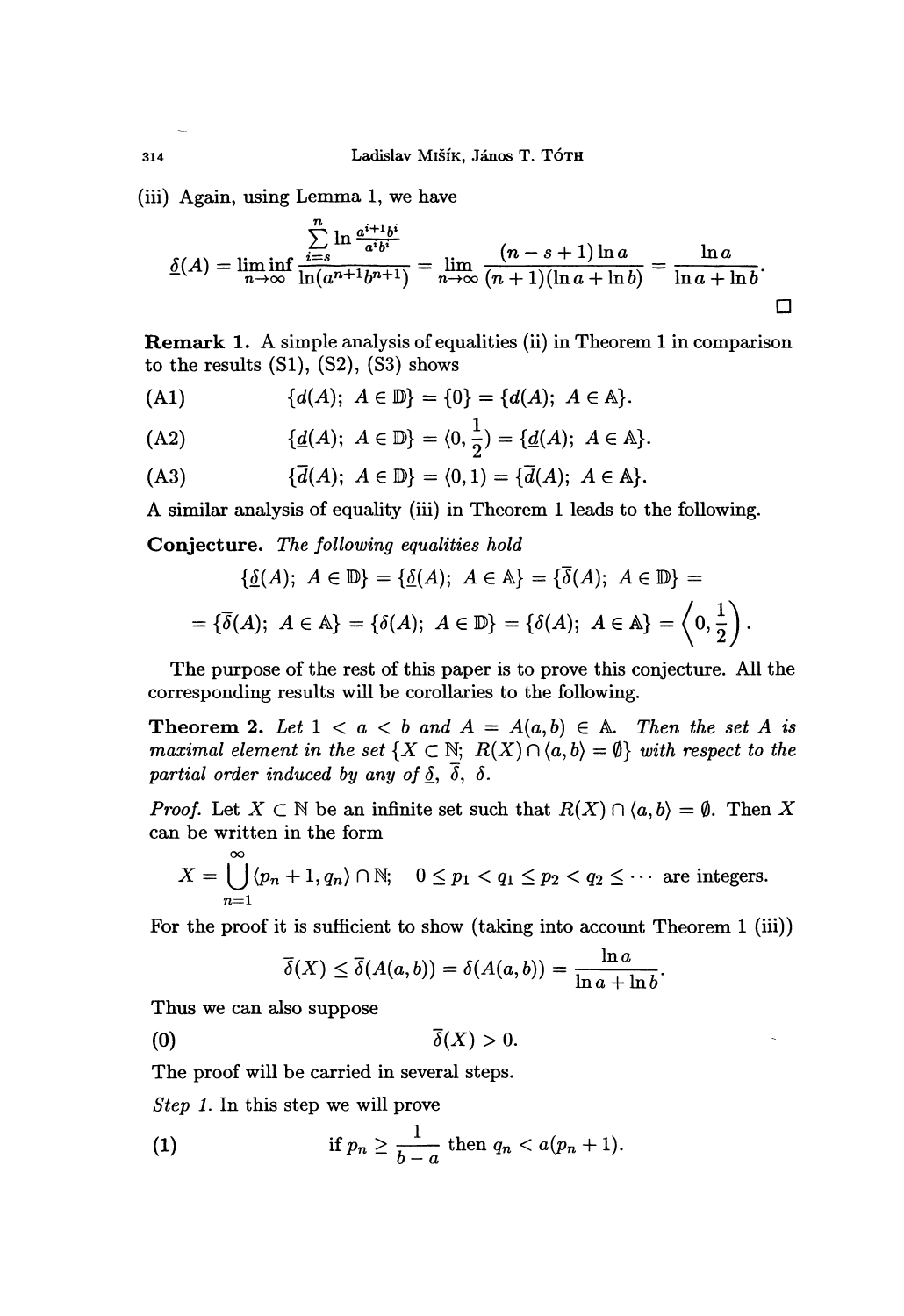Logarithmic density of a sequence of integers and density of its ratio set 315<br>Proof of (1). Suppose  $q_n \ge a(p_n + 1)$ . Then  $\frac{q_n}{p_n + 1} \ge a$  and also  $\frac{p_n + 1}{p_n + 1} < a$ and, as  $R(X) \cap \langle a, b \rangle = \emptyset$ , there exists  $m \in \langle p_n + 1, q_n \rangle \cap \mathbb{N}$  such that a and  $\frac{m+1}{p_n+1} > b$ . Consequently  $\frac{m+1}{p_n+1} - \frac{m}{p_n+1} > b - a$  which implies  $p_n < \frac{1}{b-a}$ , a contradiction.

Step 2. In this step we will prove

(2) if 
$$
p_n \ge \frac{ab}{b-a}
$$
 then  $X \cap \langle a(p_n+1), bq_n \rangle = \emptyset$ .

*Proof of* (2). Let  $p_n \geq \frac{ab}{b-a}$ . Then also  $p_n \geq \frac{1}{b-a}$  and, by the previous step,  $q_n < a(p_n + 1)$ . Suppose on the contrary that there exists  $x \in X \cap (a(p_n +$ Then  $\frac{x}{p_n+1} \ge \frac{a(p_n+1)}{p_n+1} = a, \frac{x}{q_n} \le \frac{b q_n}{q_n} = b$  and, as  $R(X) \cap \langle a, b \rangle =$  $\oint_{0}^{n+1}$ , there exists  $m \in \langle p_n + 1, q_n \rangle \cap \mathbb{N}$  such that  $\frac{x}{m} > b$  and  $\frac{x}{m+1} < a$ . Consequently

$$
b-a < \frac{x}{m} - \frac{x}{m+1} = \frac{x}{m(m+1)} < \frac{x}{m^2} < \frac{bq_n}{(p_n+1)^2} < \frac{ba(p_n+1)}{(p_n+1)^2} = \frac{ab}{p_n+1}
$$

which implies  $p_n < \frac{ab}{b-a}$ , a contradiction.

*Step 3.* In this step we will introduce some useful notation. Denote by  $k_0$  the smallest integer k such that  $p_k \geq \frac{ab}{b-a}$  and let  $K_0 = \{k_0, k_0+1, k_0+2, \ldots\}.$ From (2) we have for every  $k \in K_0$ 

$$
(3) \qquad \qquad \langle a(p_k+1), bq_k \rangle \cap \mathbb{N} \subset \mathbb{N} - X
$$

and so we can define a function  $\varphi: K_0 \to K_0$  by

(4) 
$$
\langle a(p_k+1),bq_k\rangle\subset (q_{\varphi(k)},p_{\varphi(k)+1}+1).
$$

The range of this function  $\varphi(K_0) = \{l_1 < l_2 < \dots \}$  is infinite, denote  $K_n = \varphi^{-1}(l_n)$  for each  $n \in \mathbb{N}$ . Evidently  $K_0 = \bigcup_{n=1}^{\infty} K_n$  and for every  $m < n, x \in K_m$  and  $y \in K_n$  it is  $x < y$ . Let us call a **big gap in** X any interval of the form  $(q_{\varphi(k)}, p_{\varphi(k)+1} + 1)$  where  $k \in K_n$  for  $n \in \mathbb{N}$ . Finally, let us introduce two sequences  ${u_n}_{n=1}^{\infty}$ ,  ${v_n}_{n=1}^{\infty}$  by

$$
u_n = p_{\min K_n}, \quad v_n = q_{\max K_n} \quad \text{for} \quad n = 1, 2, 3, \dots.
$$

The above definitions imply that both  $a(u_n+1)$  and  $bv_n$  belong to the same big gap in  $X$  and, consequently,

(5) 
$$
v_n < a(u_n + 1)
$$
 for  $n = 1, 2, 3, ...$ 

Step 4. In this step we will present and prove (if necessary) some simple relations and statement which will be used in the final calculation.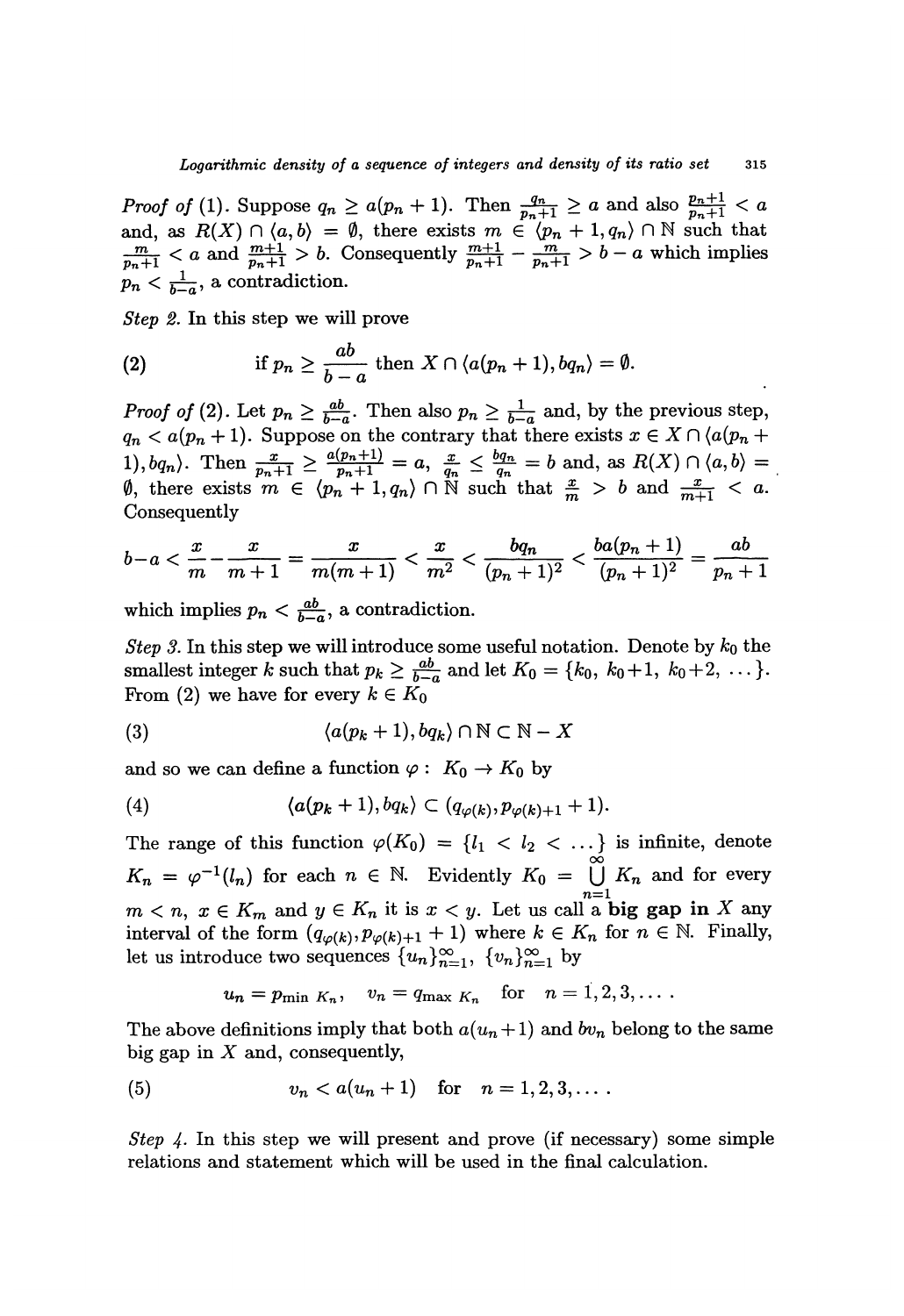An easy analysis proves

(6) 
$$
\sum_{a=p+1}^{q} \frac{1}{a} \leq \ln \frac{q}{p} \text{ for all positive integers } p < q.
$$

From Lemma 1 and (0) it can be seen that

(7) the series 
$$
\sum_{i=1}^{\infty} \ln \frac{q_i}{p_i}
$$
 is divergent.

As  $a(u_{i+1}+1)$  belongs to the big gap next to the big gap in which  $b(u_i+1)$ lies we have  $u_{i+1} + 1 \geq \frac{b}{a}(u_i + 1)$  for every  $i \in \mathbb{N}$ . Therefore the series  $\sum_{i=1}^{\infty} \frac{1}{u_i}$  is convergent and, consequently,

(8) 
$$
\sum_{i=1}^{\infty} \ln \frac{u_i + 1}{u_i} < \infty, \ \lim_{i \to \infty} \ln(1 + \frac{1}{u_i}) = 0.
$$

Step 5. For the rest of proof suppose that  $m$  is a sufficiently large fixed positive integer and denote by  $n$  the greatest (fixed from this moment) positive integer k for which  $bv_k \leq m$ . Thus, using (5), we have

(9) 
$$
bv_n \leq m < bv_{n+1} < ab(u_{n+1} + 1).
$$

The considerations in Step 3 imply that the intervals  $\langle p_i + 1, q_i \rangle$  for  $i =$ 1, 2, ..., max  $K_n$  and  $\langle a(u_j+1), b v_j \rangle$  for  $j = 1, 2, \ldots, n$  are mutually disjoint and, by definition of numbers  $m$  and  $n$ , they are all contained in the interval  $\langle 1, m \rangle$ . Thus, by Lemma 2, we have

(10) 
$$
\ln m \ge \sum_{i=1}^{\max K_n} \ln \frac{q_i}{p_i} + \sum_{j=1}^{n} \ln \frac{b}{a} \frac{v_j}{u_j + 1}
$$

For similar reason we have

(11) 
$$
\sum_{j=1}^{\max K_n} \ln \frac{q_j}{p_j} \le \sum_{j=1}^{k_0-1} \ln \frac{q_j}{p_j} + \sum_{i=1}^n \ln \frac{v_i}{u_i}
$$

The last inequality together with (5) imply

(12) 
$$
\sum_{j=1}^{\max K_n} \ln \frac{q_j}{p_j} \leq \sum_{j=1}^{k_0-1} \ln \frac{q_j}{p_j} + n \ln a + \sum_{i=1}^n \ln \left( 1 + \frac{1}{u_i} \right).
$$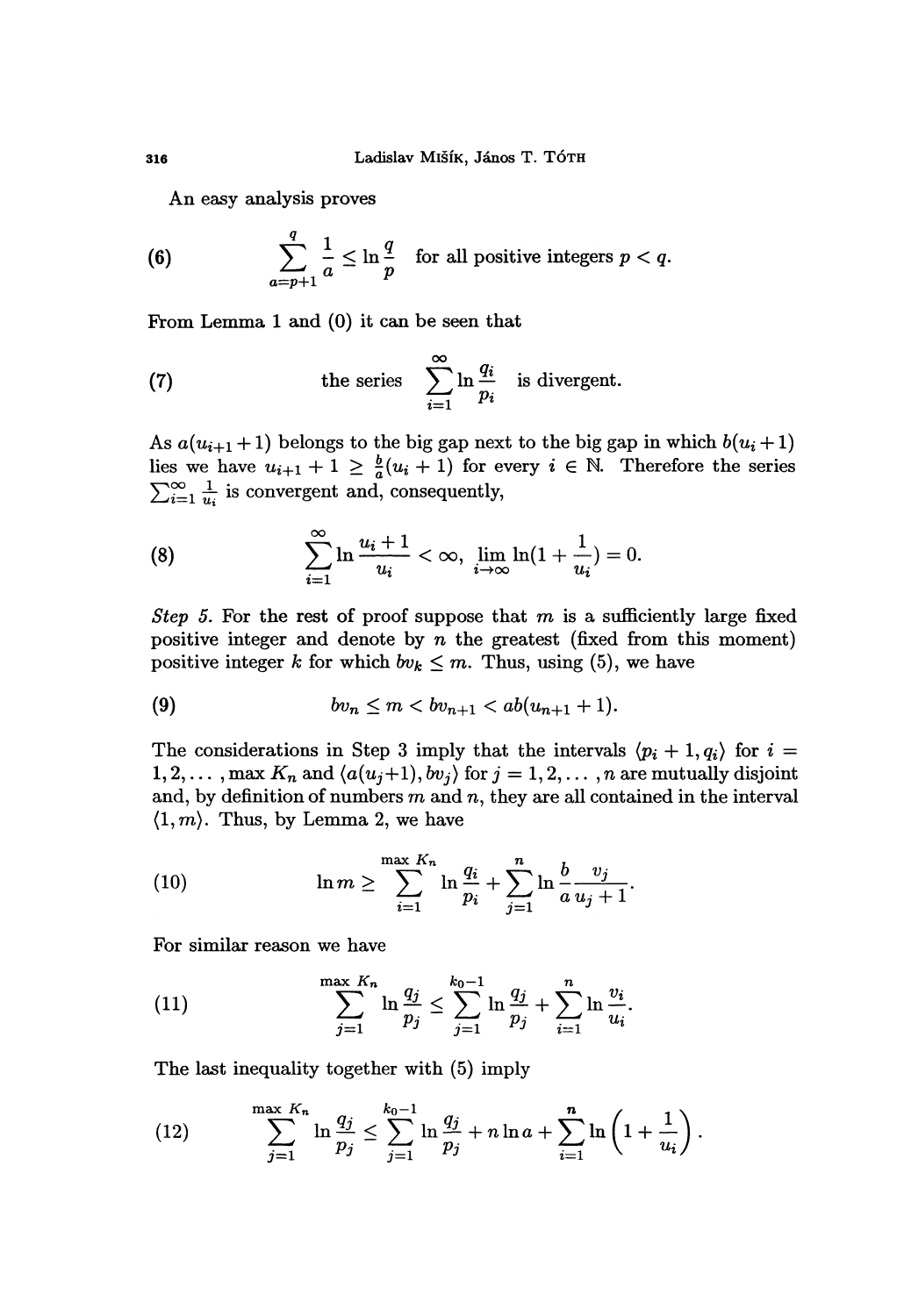Step 6. Denote 
$$
c = \sum_{j=1}^{k_0-1} \ln \frac{q_j}{p_j}
$$
. Now we are able to estimate  
\n
$$
s(m) = \frac{\sum_{k=1}^{k_0-1} \frac{1}{m} \sum_{j=1}^{m} \frac{1}{m} + \sum_{k=1}^{k_0} \frac{1}{m} \frac{1}{m}}{\ln m}
$$
\n
$$
\leq \frac{\sum_{i=1}^{k_0-1} \frac{1}{a-p_i+1} \frac{1}{a} + \sum_{k=1}^{m} \frac{1}{a}}{m} \leq \frac{\sum_{i=1}^{k_0} \ln \frac{q_i}{p_i} + \ln \frac{m}{u_{n+1}}}{\ln m}
$$
\n
$$
\leq \frac{\sum_{i=1}^{k_0} \ln \frac{q_i}{p_i} + \ln \frac{ab(u_{n+1}+1)}{u_{n+1}}}{\sum_{i=1}^{k_0} \ln \frac{q_i}{p_i} + \ln \frac{ab(u_{n+1}+1)}{u_{n+1}}}
$$
by (6)\n
$$
\sum_{i=1}^{k_0-1} \ln \frac{q_i}{p_i} + n \ln \frac{b}{a} + \sum_{i=1}^{n} \ln \frac{v_i}{u_i} + \sum_{i=1}^{n} \ln \frac{u_i}{u_i+1}
$$
by (9), (10)\n
$$
1 + \frac{\frac{1}{k_0} \ln \frac{b}{k_0} + \frac{1}{k_0} \ln \frac{u_i}{p_i}}{\sum_{i=1}^{k_0} \ln \frac{q_i}{p_i}} + \frac{\sum_{i=1}^{k_0} \ln \frac{u_i}{q_i}}{\sum_{i=1}^{k_0} \ln \frac{q_i}{p_i}} \sum_{i=1}^{k_0} \ln \frac{q_i}{p_i}}
$$
\n
$$
1 + \frac{\frac{1}{k_0} \ln \ln(1 + \frac{1}{u_{n+1}})}{\sum_{i=1}^{k_0} \ln \frac{q_i}{p_i}} + \frac{\sum_{i=1}^{k_0} \ln \frac{q_i}{p_i}}{\sum_{i=1}^{k_0} \ln \frac{q_i}{p_i}}
$$
\n
$$
1 + \frac{\frac{1}{k_0} \ln \frac{b}{k_0}}{\sum_{i=1}^{k_0} \ln \frac{q_i}{p
$$

Step 7. In this step we will complete the proof by limit process. Let  $m \to \infty$ (and consequently  $n \to \infty$ ). Then, using (7) and (8), we have

$$
\overline{\delta}(X) = \limsup_{m \to \infty} s(m) \le \limsup_{m \to \infty} S(m) = \lim_{m \to \infty} \frac{1+0}{1 + \frac{\ln b - \ln a}{\ln a} + 1 + 0}
$$

$$
= \frac{\ln a}{\ln a + \ln b}.
$$

The following corollary is a direct consequence of the previous theorem and it shows that the relations between  $(R)$ -density and logarithmic densities are completely different from those between  $(R)$ -density and asymptotic densities.